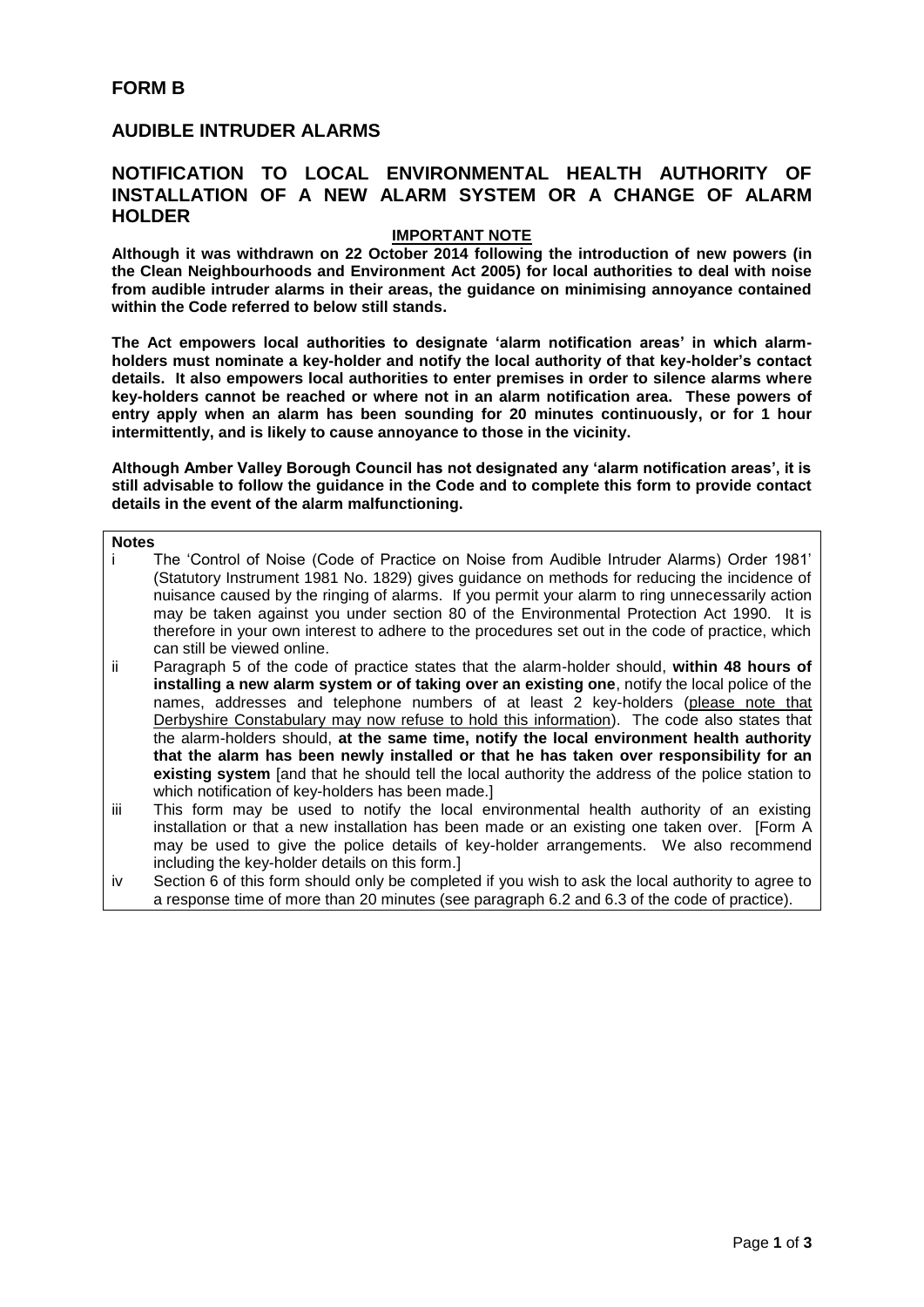#### To: **Amber Valley Borough Council**

[As the person responsible for the audible alarm system installed at the premises indicated at (2) below, I wish to notify you that I have given the names and addresses of my nominated key-holders to ……………………………………. Police Station and that I have signed an undertaking that one or other of my nominated key-holders will always turn out and will take responsibility for silencing the alarm within 20 minutes, or such longer period as may be agreed with you in writing, from receiving notification that the alarm is ringing.] Please note that Derbyshire Constabulary may now refuse to hold this information Signature: \_\_\_\_\_\_\_\_\_\_\_\_\_\_\_\_\_\_\_\_\_\_\_\_\_\_\_\_\_\_\_\_\_\_\_\_\_\_\_\_\_\_\_\_\_\_\_\_\_\_\_\_\_\_\_\_\_\_\_\_\_\_\_\_\_\_\_\_\_\_\_ Print: \_\_\_\_\_\_\_\_\_\_\_\_\_\_\_\_\_\_\_\_\_\_\_\_\_\_\_\_\_\_\_\_\_\_\_\_\_\_\_\_\_\_\_\_\_\_\_\_\_\_\_\_\_\_\_\_\_\_\_\_\_\_\_\_\_\_\_\_\_\_\_\_\_\_\_ Date: \_\_\_\_\_\_\_\_\_\_\_\_\_\_\_\_\_\_\_\_\_\_\_\_\_\_\_\_\_\_\_\_\_\_\_\_\_\_\_\_\_\_\_\_\_\_\_\_\_\_\_\_\_\_\_\_\_\_\_\_\_\_\_\_\_\_\_\_\_\_\_\_\_\_\_ 1. **Nature of installation** (please tick) New installation  $\begin{vmatrix} \cdot & \cdot & \cdot \\ \cdot & \cdot & \cdot \\ \cdot & \cdot & \cdot \end{vmatrix}$  Existing installation 2. **Premises at which the alarm is installed** Address (including postcode): \_\_\_\_\_\_\_\_\_\_\_\_\_\_\_\_\_\_\_\_\_\_\_\_\_\_\_\_\_\_\_\_\_\_\_\_\_\_\_\_\_\_\_\_\_\_\_\_\_\_\_\_\_\_\_\_\_\_\_\_\_\_\_\_\_\_\_\_\_\_\_\_ \_\_\_\_\_\_\_\_\_\_\_\_\_\_\_\_\_\_\_\_\_\_\_\_\_\_\_\_\_\_\_\_\_\_\_\_\_\_\_\_\_\_\_\_\_\_\_\_\_\_\_\_\_\_\_\_\_\_\_\_\_\_\_\_\_\_\_\_\_\_\_\_

Occupant's Name:

## 3. **Person responsible for the alarm** (the alarm holder)

| Name | Home address (including<br>postcode) and telephone no. | Business address (including<br>postcode) and telephone no |
|------|--------------------------------------------------------|-----------------------------------------------------------|
|      |                                                        |                                                           |
|      |                                                        |                                                           |
|      | Telephone:                                             | Telephone:                                                |

\_\_\_\_\_\_\_\_\_\_\_\_\_\_\_\_\_\_\_\_\_\_\_\_\_\_\_\_\_\_\_\_\_\_\_\_\_\_\_\_\_\_\_\_\_\_\_\_\_\_\_\_\_\_\_\_\_\_\_\_\_\_\_\_\_\_\_\_

## 4. **Other key holders**

Unless otherwise requested, key holder a. will normally be contacted first. Details of any additional key holders should be added at the end of the form.

| Name | Home address (including<br>postcode) and telephone no | Business address (including<br>postcode) and telephone no |
|------|-------------------------------------------------------|-----------------------------------------------------------|
|      |                                                       |                                                           |
|      | Telephone:                                            | Telephone:                                                |
|      |                                                       |                                                           |
|      | Telephone:                                            | Telephone:                                                |